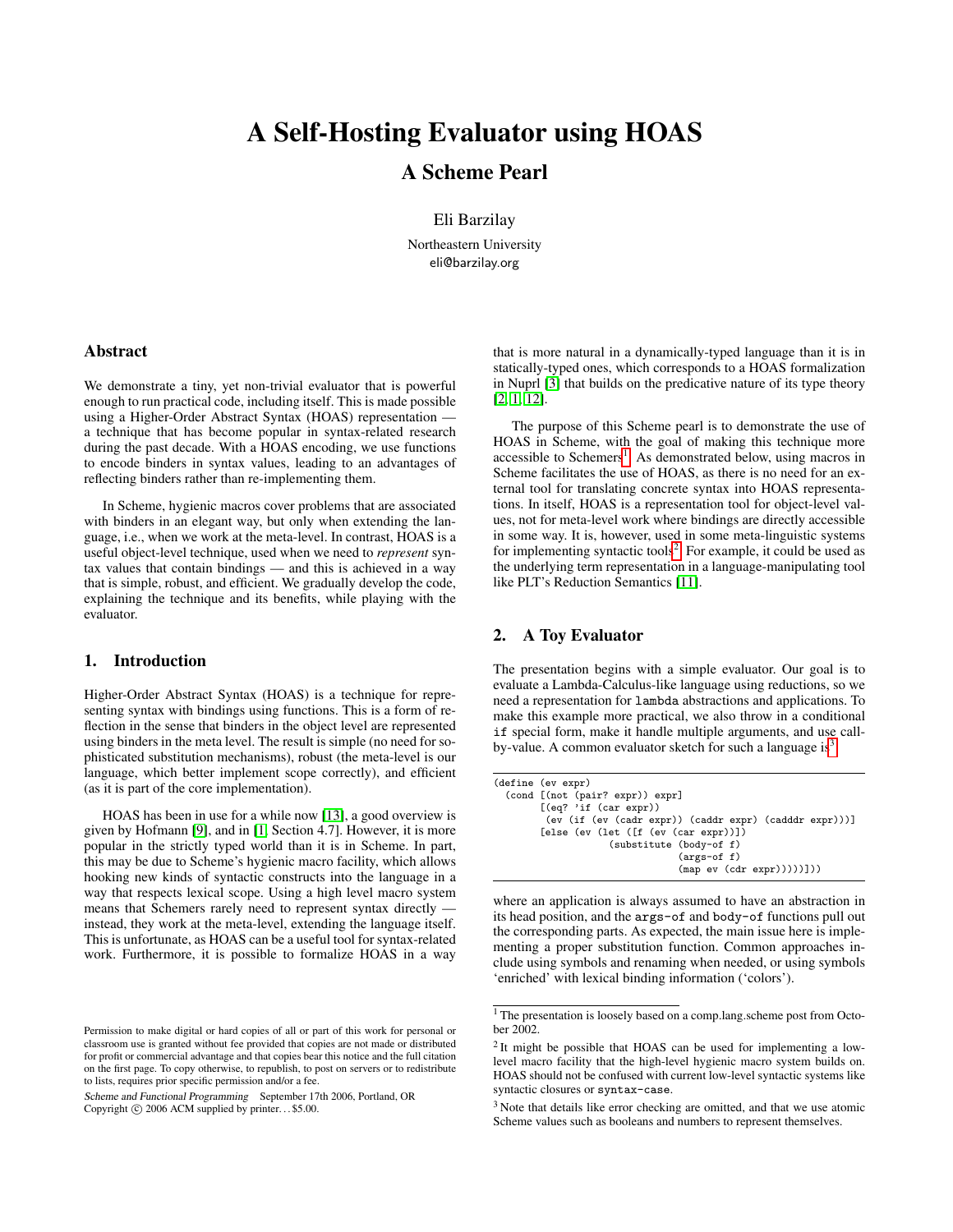On the other hand, we can use a higher-order abstract syntax representation for our language, which will make things easier to handle than raw S-expressions. For this, we represent an abstraction using a Scheme function, and bound occurrences are represented as bound occurrences in the Scheme code. For example,

$$
(lambda (x y) (if x x y))
$$

is represented by

(lambda (x y) (list 'if x x y))

— and substitution is free as it is achieved by applying the *Scheme* function.

# 3. Creating HOAS Representations

Given that our representation of lambda abstractions uses Scheme lambda expressions, we need some facility to create such representation while avoiding the possible confusion when using lambda for different purposes. The common approach for creating such representations is to use a preprocessor that translates concrete syntax into a HOAS value. In Scheme, this is easily achieved by a macro that transforms its body to the corresponding representation:

```
;; Translates simple terms into a HOAS representation
;; values, which are:
;; Term = atom ; literals
;; | (list 'if Term Term Term) ; conditionals
;; | (Term ... -> Term) ; abstractions
        ;; | (list Term ...) ; applications
(define-syntax Q
  (syntax-rules (lambda if)
    [(Q (lambda args b)) (lambda args (Q b))]
    [(\mathbb{Q} (if x y z)) (list 'if (\mathbb{Q} x) (\mathbb{Q} y) (\mathbb{Q} z))][(Q (f x ...)) (list (Q f) (Q x) ...)]<br>[(Q x) x]))
    (Q x)
```
A few interaction examples can help clarify the nature of these values:

> (Q 1) 1  $> (0 (+ 1 2))$  $(*\text{primitive}:+> 1, 2)$ > (Q (if 1 2 3)) (if 1 2 3)  $>$  ( $\Omega$  (lambda (x) (+ x 1))) #<procedure>

The last one is important — the lambda expression is represented by a Scheme procedure, which, when applied, returns the result of substituting values for bound identifiers:

```
> (define foo (Q (lambda (x) (+ x 1)))
> (foo 2)
(#<primitive:+> 2 1)
```
Using the representations that the 'quoting' macro Q creates, a complete substitution-based evaluator is easily written:

```
;; ev : Term -> Val
;; evaluate an input term into a Scheme value
(define (ev expr)
  (cond [(not (pair? expr)) expr]
[(eq? 'if (car expr))
          (ev (if (ev (cadr expr)) (caddr expr) (cadddr expr)))]
         [else (ev (apply (ev (car expr))
                             (map ev (cdr expr))))]))
```
Note that the underlined apply expression invokes the Scheme procedure which performs the substitution that is needed for the beta-reduction: it is a 'Term→Term' function. The result of this

application expression is therefore a piece of (post-substitution) syntax that requires further evaluation.

In addition, this is a simple substitution-based evaluator no environments, identifier lookups, or mutation. Scheme values are used as self-evaluating literals (some achieved by a Scheme identifier reference), including Scheme procedures that are exposed as primitive values. Specifically, the last cond clause is used for both primitive function applications and beta reductions — this leads to certain limitations and possible errors, so it is fixed below.

It is easy to confuse the current representation as a trick; after all, we represent abstractions using Scheme abstractions, and betareduce using Scheme applications — sounds like we end up with a simple meta-circular Scheme evaluator that inherits Scheme's features. This is not the case, however: Scheme applications achieves nothing more than substitution. To demonstrate this, the evaluator can easily be changed to use a lazy evaluation regimen if it avoids evaluating abstraction arguments. This requires a distinction between strict and non-strict positions. For simplicity, we only distinguish primitive functions (all arguments are strict) and abstractions (no arguments are strict) using MzScheme's primitive?[4](#page-1-0) predicate:

```
;; ev* : Term -> Val
;; evaluate an input term into a Scheme value, lazy version
(define (ev* expr)
 (cond [(not (pair? expr)) expr]
        [(eq? 'if (car expr))
         (ev* (if (ev* (cadr expr)) (caddr expr) (cadddr expr)))]
        [else (ev* (let ([f (ev* (car expr))])
                      (apply f (if (primitive? f)
                                  (map ev* (cdr expr))
                                  (cdr expr)))))]))
```
And the result is a lazy language, where we can even use the callby-name fixpoint combinator:

```
> (ev (Q ((lambda (x y z) (if x y z))
           #t (display "true\n") (display "false\n"))))
true
false
> (ev* (Q ((lambda (x y z) (if x y z))
#t (display "true\n") (display "false\n"))))
true
> (ev* (\Omega (((lambda (f)
                ((lambda (x) (f (x x)))(lambda (x) (f (x x)))))
              (lambda (fact)
                (lambda (n)
                  (if (zero? n) 1 (* n (fact (- n 1)))))))
            5)))
120
```
#### 4. Advantages of the HOAS Representation

At this point we can see the advantages of the HOAS representation. These are all due to the fact that the Scheme binding mechanism is *reflected* rather than *re-implemented*.

- Free substitution: since we use Scheme functions, the Scheme implementation provides us with free substitution — we get a substituting evaluator, without the hassle of implementing substitution.
- Robust: dealing with the subtleties of identifier scope (substitution, alpha renaming, etc) is usually an error-prone yet critical element in code that deals with syntax. In our evaluator, we

<span id="page-1-0"></span><sup>&</sup>lt;sup>4</sup> A predicate that identifies primitive built-in procedures.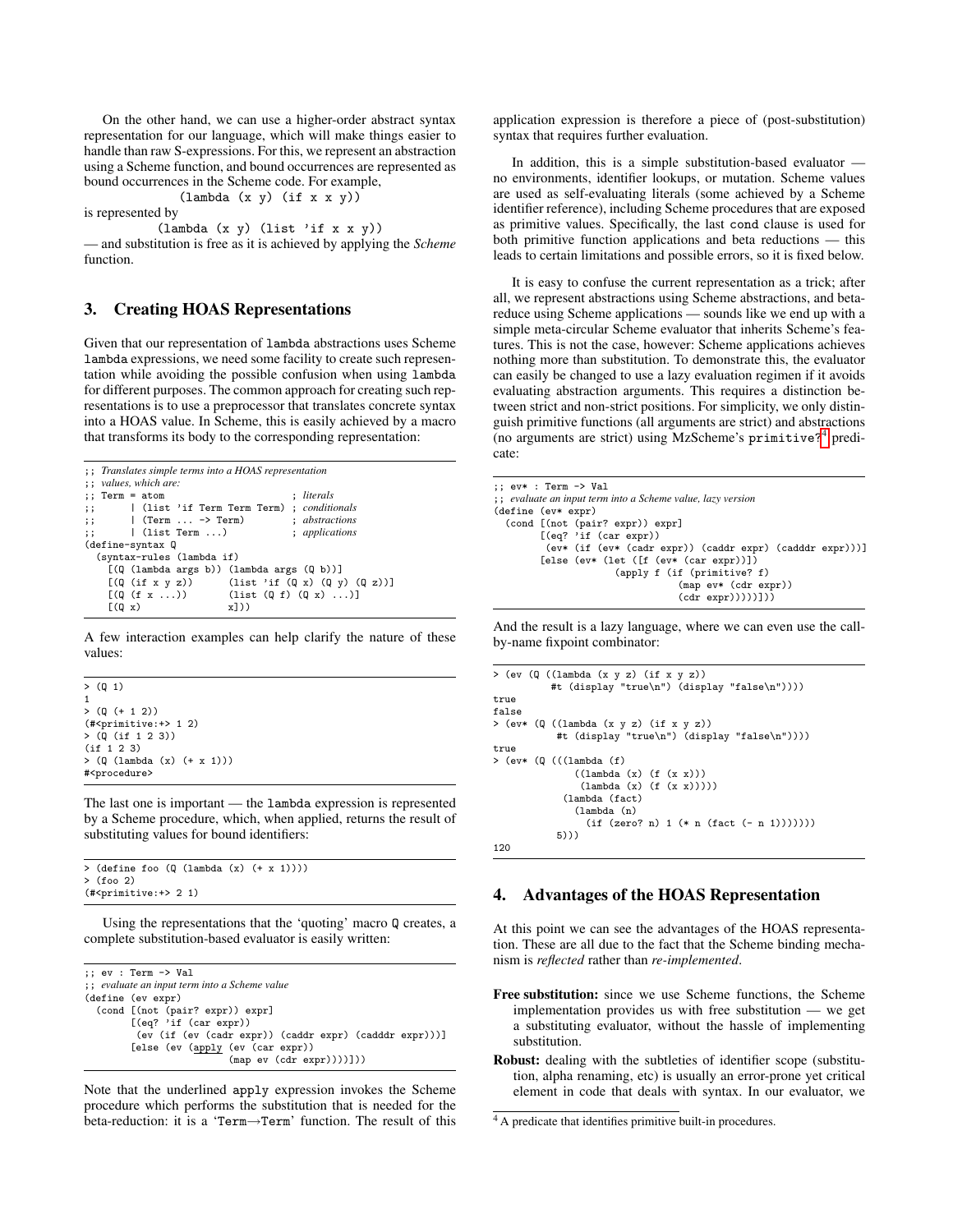need not worry about these issues, since it reflects the mechanism that already exists in the implementation we use.

- Efficient: the representation lends itself to efficient substitution for two reasons. First, function calls are an essential part of functional languages that must be very efficient; a feature that our substitution inherits. Second, if we incrementally substitute some syntax value with multiple binding levels, then the substitutions are not carried out immediately but pushed to substitution cache contexts (=environments), which are the implementation's efficient representation of closures.
- Good integration: representing concrete syntax with Scheme Sexpressions is superior to the flat string representations that is found in other languages because the structure of the syntax is reflected in syntax values (values are "pre-parsed" into trees). In a similar way, HOAS adds yet another dimension to the representation — scope is an inherent part of representations (lexical scopes are already identified and turned to closures). We therefore enjoy all functionality that is related to scope in our implementation. For example, the unbound identifiers are caught by the implementation, analysis tools such as DrScheme's "Check Syntax" [\[6\]](#page-5-7) work for bindings in the representation, macros can be used, etc.

These advantages, however, do not come without a price. More on this below.

## 5. Improving the Code

So far, the evaluator is simple, but the code is somewhat messy: lambda abstractions and primitive procedures are conflated, lists are used both as values and as syntax representations. Furthermore, the evaluator is not as complete as it needs to be to host itself. We begin by improving the code, and in the following section we will extend it so it can run itself.

We begin by introducing a new type for our syntax objects, and use this type to create tagged values for lambda abstractions and applications:

```
;; A type for syntax representation values
;; Term = atom ; literals
;; | (term 'if Term Term Term) ; conditionals
;; | (term 'lam (Term ... -> Term))
;; | (term 'app Term ...) ; applications
(define-struct term (tag exprs) #f)
(define (term tag . args) (make-term tag args))
;; Translates simple terms into a HOAS representation
(define-syntax Q
  (syntax-rules (lambda if)
     [(\mathbb{Q} \text{ (lambda args b)) (term 'lam (lambda args (\mathbb{Q} b)))]<br>[(\mathbb{Q} \text{ (if } x y z)) (term 'if (\mathbb{Q} x) (\mathbb{Q} y) (\mathbb{Q} z))][(Q (if x y z)) (term 'if (Q x) (Q y) (Q z))]<br>[(Q (f x ...)) (term 'app (Q f) (Q x) ...)](\text{term 'app (Q f) (Q x) ...})<br>x1))
     \lceil (0 x)
```
ev is then adapted to process values of this type.

```
;; ev : Term -> Val
;; evaluate an input term into a Scheme value
(define (ev expr)
 (if (term? expr)
    (let ([subs (term-exprs expr)])
      (case (term-tag expr)
        [(lam) expr]
        [(if) (ev (if (ev (car subs)) (cadr subs) (caddr subs)))]
        [(app) (let ([f (ev (car subs))]
                     [args (map ev (cdr subs))])
                 (cond [(and (term? f) (eq? 'lam (term-tag f)))
                         (ev (apply (car (term-exprs f)) args))]
```

|        | $[$ (procedure? f)                    |  |
|--------|---------------------------------------|--|
|        | (apply f args)]                       |  |
|        | [else (error 'ev "bad procedure")]))] |  |
|        | [else (error 'ev "bad tag")]))        |  |
| expr)) |                                       |  |

We can now test this evaluation procedure:

 $>$  (ev (Q (lambda (x)  $(+ x 1))$ ) #3(struct:term lam (#<procedure>)) > (ev (Q ((lambda (x) (+ x 1)) 2))) 3  $>$  (define plus1 (Q (lambda (x)  $(+ x 1))$ ))<br> $>$  (ev (0 (plus1 2))) > (ev (Q (plus1 2))) 3

As the previous version, this evaluator does not maintain its own environment, instead, it uses the Scheme environment (in cooperation with the quotation macro that leaves bindings untouched). This is used as a definition mechanism that is demonstrated in the last example — but we have to be careful to use such values only in a syntax-representation context. Because the representation is using Scheme closures, we can use recursive Scheme definitions to achieve recursion in our interpreted language:

|                                   | > (define fact |                                          |  |  |
|-----------------------------------|----------------|------------------------------------------|--|--|
|                                   | $(Q (\lambda)$ |                                          |  |  |
|                                   |                | $(if (zero? n) 1 (* n (fact (- n 1)))))$ |  |  |
|                                   |                | > (ev (Q (fact 30)))                     |  |  |
| 265252859812191058636308480000000 |                |                                          |  |  |

Again, making this evaluator lazy is easy: we only need to avoid evaluating the arguments on beta reductions. In fact, we can go further and 'compile' lambda expressions into Scheme closures that will do the reduction and use ev\* to continue evaluating the result. To deal with strict primitives properly, we evaluate them to a wrapper function that evaluates its inputs<sup>[5](#page-2-0)</sup>:

```
;; ev* : Term -> Val
;; evaluate an input term into a Scheme value,
;; this version is lazy, and 'compiles' closures to Scheme procedures
(define (ev* expr)
  (cond
    [(term? expr)
     (let ([subs (term-exprs expr)])
       (case (term-tag expr)
         [(lam) (lambda args (ev* (apply (car subs) args)))]
                 (ev* (if (ev* (car subs)))(cadr subs)
                         (caddr subs)))]
          [(app) (apply (ev* (car subs)) (cdr subs))]
          [else (error 'ev "bad tag")]))]
    [(primitive? expr)
     (lambda args (apply expr (map ev* args)))]
    [else expr]))
```
On first look, this change seems a bit dangerous — not only is a lambda expression represented as a Scheme closure, evaluating it returns a Scheme closure. In fact, this approach works as the types demonstrate: the function that is part of the representation is 'Term→Term', whereas the 'compiled' closure is a 'Term→Val' function. Note also that Scheme primitives act as primitives of the interpreted language ('Val→Val'), and the evaluator wraps them as a 'Term→Val' function that allows uniform treatment of both cases in applications.

Here are a few examples to compare with the previous evaluator:

<span id="page-2-0"></span><sup>5</sup> Ideally, *any* procedure that is not the result of evaluating a lambda expression should be wrapped. In MzScheme it is possible to tag some closures using applicable structs, but in this paper the code is kept short.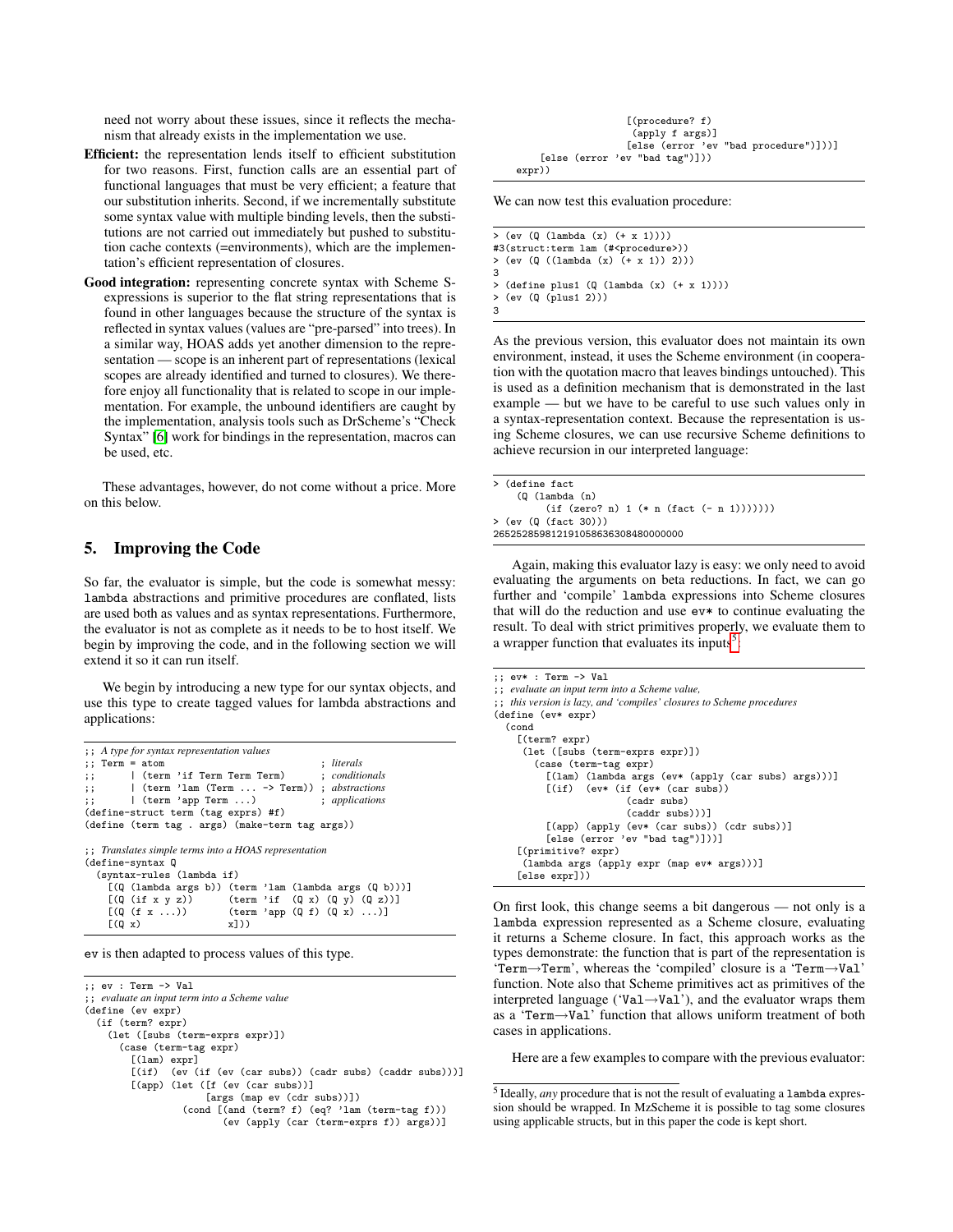```
> (ev* (Q (lambda (x) (+ x 1))))
#<procedure>
> (ev* (Q ((lambda (x) (+ x 1)) 2)))
3
> (ev* (Q ((lambda (x y) (+ x 1)) 2 (/ 2 0))))
3
> ((ev* (Q (lambda (x) (+ x 1))))
   (Q 2))
3
```
In the last example, the 'Term→Val' procedure that is the result of evaluating the first part is directly applied on (Q 2) (a syntax) which is essentially how the outermost application of the second example is handled. This application jumps back into the evaluator and continues the computation.

Using the Scheme toplevel for definitions, we can define and use a lazy fixpoint combinator:

```
> (define Y
    (ev* (Q (lambda (f)
              ((lambda (x) (f (x x)))(lambda (x) (f (x x))))))))
> (define fact0
    (ev* (Q (lambda (fact)
              (lambda (n)
                (if (zero? n) 1 (* n (fact (- n 1))))))))> (ev* (Q (Y fact0)))
#<procedure>> (ev* (Q ((Y fact0) 30)))
265252859812191058636308480000000
```
Finally, as an interesting by-product of this namespace sharing, we can even use the call-by-name fixpoint combinator with Scheme code, as long as we use ev\* to translate the function into a Scheme function:

> ((Y (lambda (fact) (lambda (n) (let ([fact (ev\* fact)])  $(if (zero? n) 1 (* n (fact (- n 1))))))))$ 30) 265252859812191058636308480000000

# 6. Making ev Self-Hosting

In preparation for making our evaluator self-hosting, we need to deal with representations of all forms that are used in its definition. Again, to make things simple, we avoid adding new core forms instead, we translate the various forms to ones that the evaluator already knows how to deal with. We will use 'nested' instantiations of our evaluator, which will require nested use of the Q quotation form — this is a minor complication that could be solved using macro-CPS [\[8,](#page-5-8) [10\]](#page-5-9), but in MzScheme [\[7\]](#page-5-10) it is easier to write a syntax-case-based macro, which uses a simple loop for nested occurrences of Q. The new (and final) definition is in Figure [1.](#page-4-0) On first look it seems complex, but it is merely translating additional forms into known ones, and propagates the transformation into the delay special form (which will be needed shortly).

The lazy evaluator is slightly modified: call-by-name is too slow to be usable when nesting multiple evaluators, so we change it to use call-by-need instead. For this, we make it create ev\* promises for function arguments, and automatically force promise values so they are equivalent to plain values. We also need to treat the term constructor as a primitive (otherwise it will contain promises instead of values). The definition follows.

```
;; evaluate an input term into a Scheme value, uses call-by-need
(define (ev* expr)
  (cond
    [(term? expr)
     (let ([subs (term-exprs expr)])
       (case (term-tag expr)
          [(lam) (lambda args
                    (ev* (apply (car subs)
                                 (map (lambda (a) (delay (ev* a)))
                                       args))))]
          [(if) (ev* (if (ev* (car subs))
                         (cadr subs)
                         (caddr subs)))]
          [(app) (apply (ev* (car subs)) (cdr subs))]
[else (error 'ev* "bad tag")]))]
    [(promise? expr) (ev* (force expr))]
    [(primitive*? expr)
     (lambda args (apply expr (map ev* args)))]
    [else expr]))
(define (primitive*? x)
  (or (primitive? x) (eq? x term)))
```
And with this change we are finally ready to run the evaluator code in itself.

# 7. Bootstrapping the Evaluator

First, we use the strict evaluator to evaluate a nested copy of itself. In this definition, ev is the same as the strict version above, and its code is used with no change.

```
(define ev1
 (ev (Q (Y (lambda (ev)
               (lambda (expr)
                 (cond
                   [(term? expr)
                    (let ([subs (term-exprs expr)])
                      (case (term-tag expr)
                        [(lam) (lambda args
                                  (ev (apply (car subs) args)))]
                        [(if) (ev (if (ev (car subs))
                                       (cadr subs)
                                       (caddr subs)))]
                        [(app) (apply (ev (car subs))
                                       (map ev (cdr subs)))]
                        [else (error 'ev1<sup>"</sup>bad tag")]))]
                   [else expr]))))))))
```
We can verify that this evaluator works as expected:

```
> (ev (Q (ev1 (Q (+ 1 2)))))
3
  > (ev (Q (ev1 (Q ((lambda (x) (+ x 2)) 1)))))
3
```
We can continue this and implement a third evaluator in  $ev1$  – using the same definition once again. The result is again working fine.

```
> (define ev2
    (ev (Q (ev1 (Q (lambda (expr)
                       ;; Same code as ev1, substituting 'ev2' for 'ev1'
                      ))))))
> (ev (Q (ev1 (Q (ev2 (Q (+ 1 2)))))))
3
> (ev (Q (ev1 (Q (ev2 (Q ((lambda (x) (+ x 2)) 1)))))))
3
```
It is interesting to compare the performance of the three evaluators. We do this by defining a Fibonacci function in each of the three levels and in Scheme:

<sup>;;</sup> ev\* : Term -> Val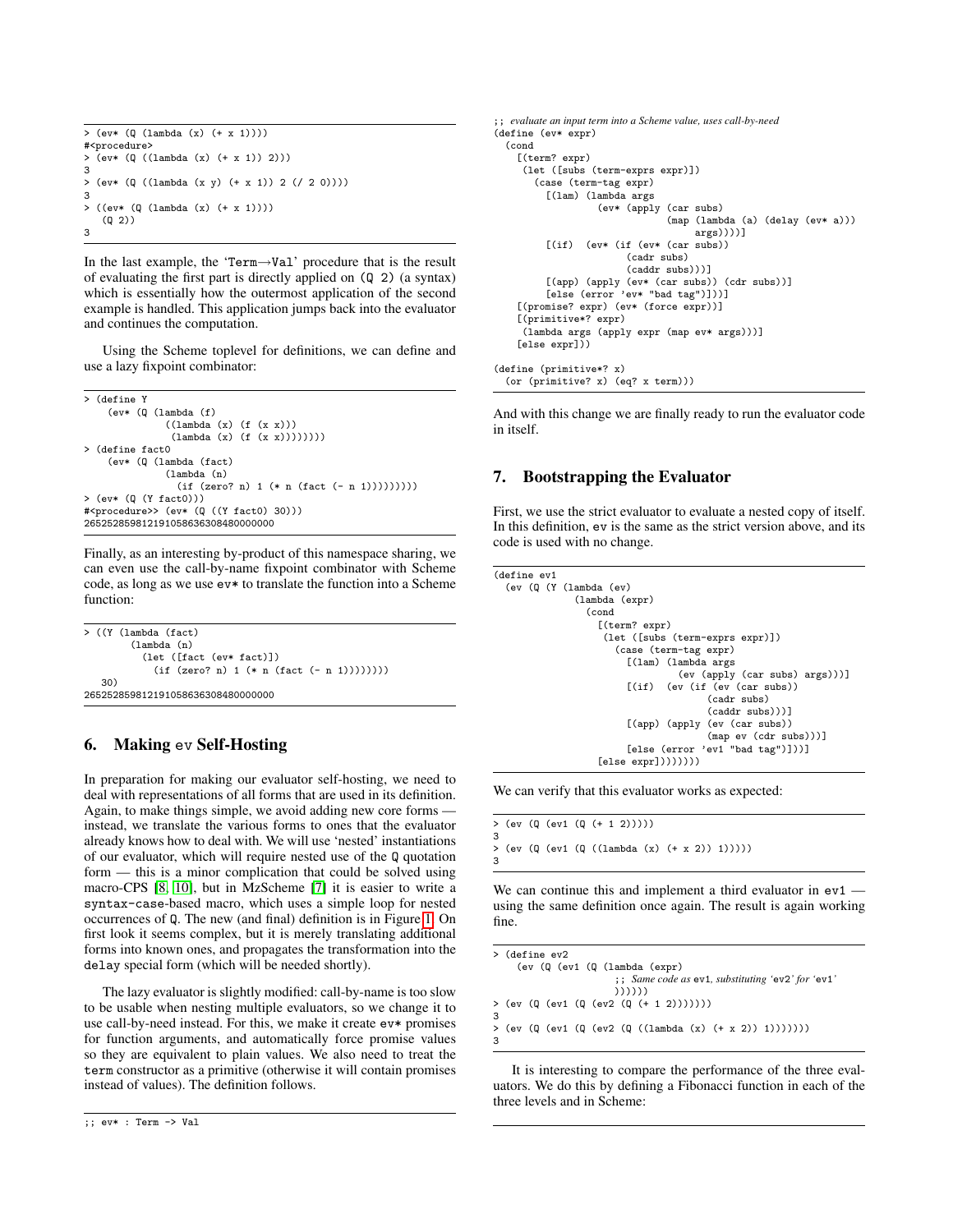```
;; Translates terms into a HOAS representation
(define-syntax (Q s)
   (let transform ([s s])
      (syntax-case s (Q quote lambda if let and or cond case else delay)
         [(Q (Q x)) ; transform once, then reprocess:
           (with-syntax ([1st-pass (transform (syntax (Q x)))])
               (syntax (Q 1st-pass)))]
         [(Q (quote x)) (syntax 'x)]<br>[(Q (lambda args b)) (syntax (ter
         [(Q (lambda args b)) (syntax (term 'lam (lambda args (Q b))))]<br>[(Q (if x y z)) (syntax (term 'if (Q x) (Q y) (Q z))]
                                                     (syntax (term 'if (Q x) (Q y) (Q z))))[(\mathbb{Q} \text{ (let } ([x v] ... ) b)) \text{ (syntax } (\mathbb{Q} \text{ ((lambda } (x ... ) b) v ...))))]<br>[(\mathbb{Q} \text{ (and)}) \text{ (syntax #t)}](syntax #t)]
         [(\mathbb{Q} \text{ (and } x)) (syntax x)]<br>[(\mathbb{Q} \text{ (and } x y \dots)) (syntax (\mathbb{Q} \text{)})
         [(\mathbb{Q} \text{ (and } x y \dots)) \qquad (\text{syntax } (\mathbb{Q} \text{ (if } x \text{ (and } y \dots) \text{ #f})))]<br>[(\mathbb{Q} \text{ (or})) \qquad (\text{syntax #f})](syntax #f)]
         [(\mathbb{Q}(\text{or } x)) (syntax x)]<br>[(\mathbb{Q}(\text{or } x y \dots)) (syntax (\mathbb{Q})
         [(\mathbb{Q}(\text{or } x \ y \dots)) (syntax (\mathbb{Q}(\text{let }([x * x]) (if x * x * (or y \dots)))))]<br>[(\mathbb{Q}(\text{cond})) (syntax 'unspecified)]
                                                    (syntax 'unspecified)]<br>(syntax (Q b))][(Q (cond [else b]))[(Q (cond [test b] clause ...))
                                                    (syntax (Q (if test b (cond clause ...))))]
         [(\mathbb{Q}(\text{case } v)) (syntax 'unspecified)]<br>[(\mathbb{Q}(\text{case } v \text{ [else } b])) (syntax (\mathbb{Q} b))][(\mathbb{Q} (case \ v [else \ b]))[(Q (case v [(tag) b] clause ...)) ; (naive translation)
                                                     (syntax (Q (if (eqv? v 'tag) b (case v clause ...))))[(\mathbb{Q} \text{ (delay } x)) (syntax (delay (\mathbb{Q} x)))<br>[(\mathbb{Q} \text{ (f } x \dots)) (syntax (term 'app (\mathbb{Q} \text{ f})[(\mathbb{Q} (f x ...)) (syntax (term 'app (\mathbb{Q} f) (\mathbb{Q} x) ...)]<br>[(\mathbb{Q} x) (syntax x)])))
                                                     (syntax x))))
```
<span id="page-4-0"></span>

(define fib (lambda (n) (if (<= n 1) n (+ (fib (- n 1)) (fib (- n 2)))))) (define fib0 (ev (Q (lambda (n) ...)))) (define fib1 (ev (Q (ev1 (Q (lambda (n) ...)))))) (define fib2 (ev (Q (ev1 (Q (ev2 (Q (lambda (n) ...))))))))

Measuring their run-time shows the expected blowup with each layer of representation, and that even at three levels of nesting it is still usable.

> (time (fib 18)) cpu time: 1 real time: 1 gc time: 0 2584 > (time (ev (Q (fib0 18)))) cpu time: 105 real time: 133 gc time: 65 2584 > (time (ev (Q (ev1 (Q (fib1 18)))))) cpu time: 618 real time: 637 gc time: 394 2584 > (time (ev (Q (ev1 (Q (ev2 (Q (fib2 18)))))))) cpu time: 3951 real time: 4131 gc time: 2612 2584

To make things more interesting, we can try variations on this theme. For example, we can nest a strict evaluator in the lazy one, and use the Y combinator to get recursion:

```
(define ev*1
 (ev* (Q (Y (lambda (ev)
               (lambda (expr)
                 (cond
                   [(term? expr)
                    (let ([subs (term-exprs expr)])
                      (case (term-tag expr)
                        [(lam) (lambda args
                                  (ev (apply (car subs) args)))]
                        [(if) (ev (if (ev (car subs))
                                       (cadr subs)
                                       (caddr subs)))]
                        [(app) (apply (ev (car subs))
                                       (map ev (cdr subs)))]
                        [else (error 'ev*1 "bad tag")]))]
```
[else expr])))))))

The definition of this evaluator is not really strict. In fact, it does not enforce any evaluation strategy — it just inherits it from the language it is implemented in. In this case, this definition is running in ev\*'s lazy context, which makes the resulting language lazy as well:

```
> (ev* (Q (ev*1 (Q (+ 1 2)))))
3
> (ev* (Q (ev*1 (Q ((lambda (x y) y) (+ 1 "2") 333)))))
333
```
Again, we can repeat this definition to get a third level, then measure the performance of the three levels using  $f$  ib definitions:

```
> (time (ev* (Q (fib*0 18))))
cpu time: 198 real time: 227 gc time: 129
2584
> (time (ev* (Q (ev*1 (Q (fib*1 18))))))
cpu time: 575 real time: 589 gc time: 357
2584
> (time (ev* (Q (ev*1 (Q (ev*2 (Q (fib*2 18))))))))
cpu time: 1186 real time: 1266 gc time: 780
2584
```
It is interesting to note that the blowup factor is much smaller than in the ev case. The conclusion is still the same: each evaluator layer increases run-time, but the blowup is small enough to still be practical. (E.g., it is a feasible strategy for implementing DSLs.)

#### 8. HOAS Disadvantages

As mentioned above, HOAS does not come without a price. The two major problems with HOAS representations are well-known:

Exotic terms: we have seen that the functions that are used in HOAS representations are syntactic 'Term→Term' transformers. However, not all of these functions are proper representations — some are not a quotation of any concrete syntax. For example, we can manually construct the following term, which